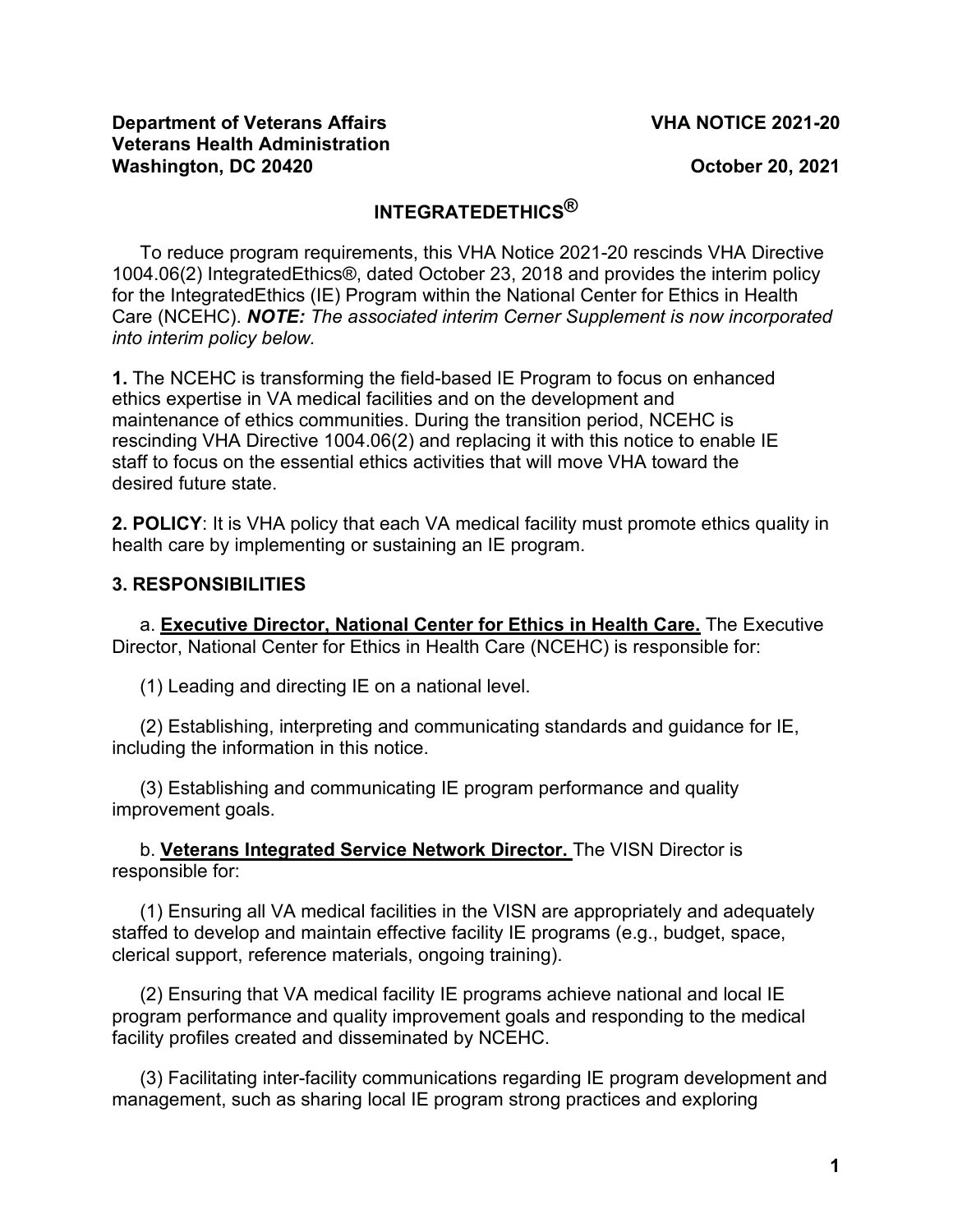opportunities and approaches for improvement.

c. **VA Medical Facility Director**. The VA medical facility Director is responsible for:

(1) Championing IE and promoting support and engagement for IE from the leaders at the VA medical facility.

(2) Meeting regularly with the VA medical facility IE Program Officer (IEPO), to review program performance, ethics consults, Preventive Ethics (PE) transition projects, and to discuss significant ethical issues that impact the facility. For additional information about program metrics see:

<https://vaww.ethics.va.gov/integratedethics/ieprogrpt.asp> *NOTE: This is an internal VA website that is not available to the public.*

(3) Ensuring the Ethics Consultation Coordinator (ECC) has adequate resources for management of the Ethics Consultation Service and that ECCs and ethics consultants receive protected time to perform their role effectively.

d. **VA Medical Facility IntegratedEthics Program Officer.** The IntegratedEthics Program Officer (IEPO) reports on IE program functioning to the VA medical facility Director and is responsible for:

(1) Collaborating with the VA medical facility Director to maintain a VA medical facility IE program that is structured and managed according to the provisions of this notice*.* 

(2) Identifying resources (e.g., dedicated time, educational materials, workspace) needed to succeed and communicating identified needs to the VA medical facility Director.

(3) Collaborating with the Preventive Ethics (PE) Team on PE transition projects identified by NCEHC. For additional information please see: [https://vaww.ethics.va.gov/integratedethics/ieprogrpt.asp.](https://vaww.ethics.va.gov/integratedethics/ieprogrpt.asp) *NOTE: This is an internal VA website that is not available to the public.*

(4) Managing IEWeb permission requests for all VA medical facility staff needing access to IEWeb/Salesforce for documenting ethics consultations, preventive ethics transition projects, and other ethics activities, according to the instructions in the document:

[https://vaww.ethics.va.gov/ETHICS/docs/integratedethics/IEWeb\\_Permission\\_Requests](https://vaww.ethics.va.gov/ETHICS/docs/integratedethics/IEWeb_Permission_Requests.docx) [.docx.](https://vaww.ethics.va.gov/ETHICS/docs/integratedethics/IEWeb_Permission_Requests.docx) *NOTE: This is an internal VA document that is not available to the public.*

e. **VA Medical Facility Ethics Consultation Coordinator.** The Ethics Consultation Coordinator (ECC) reports on the functioning of the consultation service to the VA Medical Facility IEPO and is responsible for:

(1) Managing the VA medical facility's Ethics Consultation Service, including: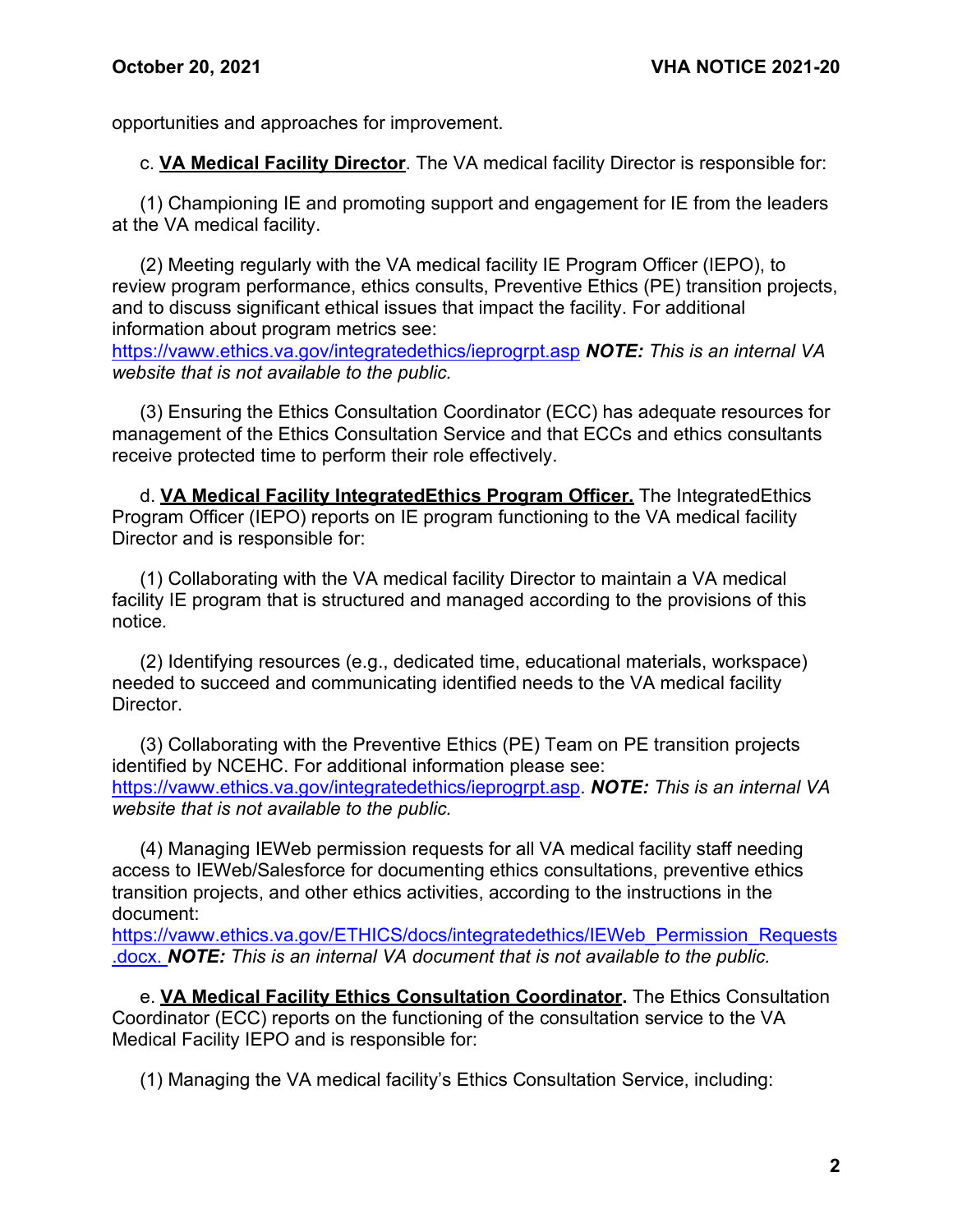(a) Ensuring that patients, Community Living Center (CLC) residents, families, surrogate decision makers, caregivers, and staff have access to the Ethics Consultation Service and know how to request an ethics consultation. *NOTE: The electronic health record (EHR) cannot be the only method for accessing the Ethics Consultation Service because that would exclude eligible individuals who do not have access to the electronic system.*

(2) Ensuring the Ethics Consultation Service is available, at a minimum, throughout normal work hours.

(a) After-hours coverage arrangements may vary but must be adequate to meet the needs of the facility. For example, in facilities where the volume of consultation requests is high, ethics consultants may need to be available by pager over weekends, nights and holidays.

(b) In facilities where there are fewer consultations, requests may be considered by an administrator who has access to an ethics consultant as needed.

(3) Making recommendations for assignment of ethics consultants to the Ethics Consultation Service according to procedures established by the VA medical facility Director.

(4) Providing timely notification to the VA medical facility IEPO, and as directed, other appropriate VA medical facility leaders regarding ethics consultations that may be controversial, might establish precedent, or may result in media or legal involvement.

(5) Serving as an ethics consultant. For specific responsibilities of an ethics consultant, see paragraph 3.e.

(6) Serving as a liaison between the VA medical facility and NCEHC for EC-related matters, accessing the NCEHC's Ethics Consultation Service when support for the VA medical facility EC is needed, and responding to NCEHC requests for information or action.

(7) Participating, as requested, in forums and training hosted by the NCEHC.

(8) Attending and, as requested, participating in national educational conference e calls scheduled by the NCEHC.

(9) Ensuring that VA medical facility ethics consultants meet minimum requirements before working independently on a consult or entering information into IEWeb. *NOTE: See Appendix A, for a list of minimum requirements for ethics consultants.*

(10) Administering IEWeb Ethics Consultation and EC Evaluation records and ensuring that at least one other ethics consultant has IEWeb EC Administrator permissions and is trained in administering EC and Evaluation records.

(11) Maintaining an active Ethics Consultation Service.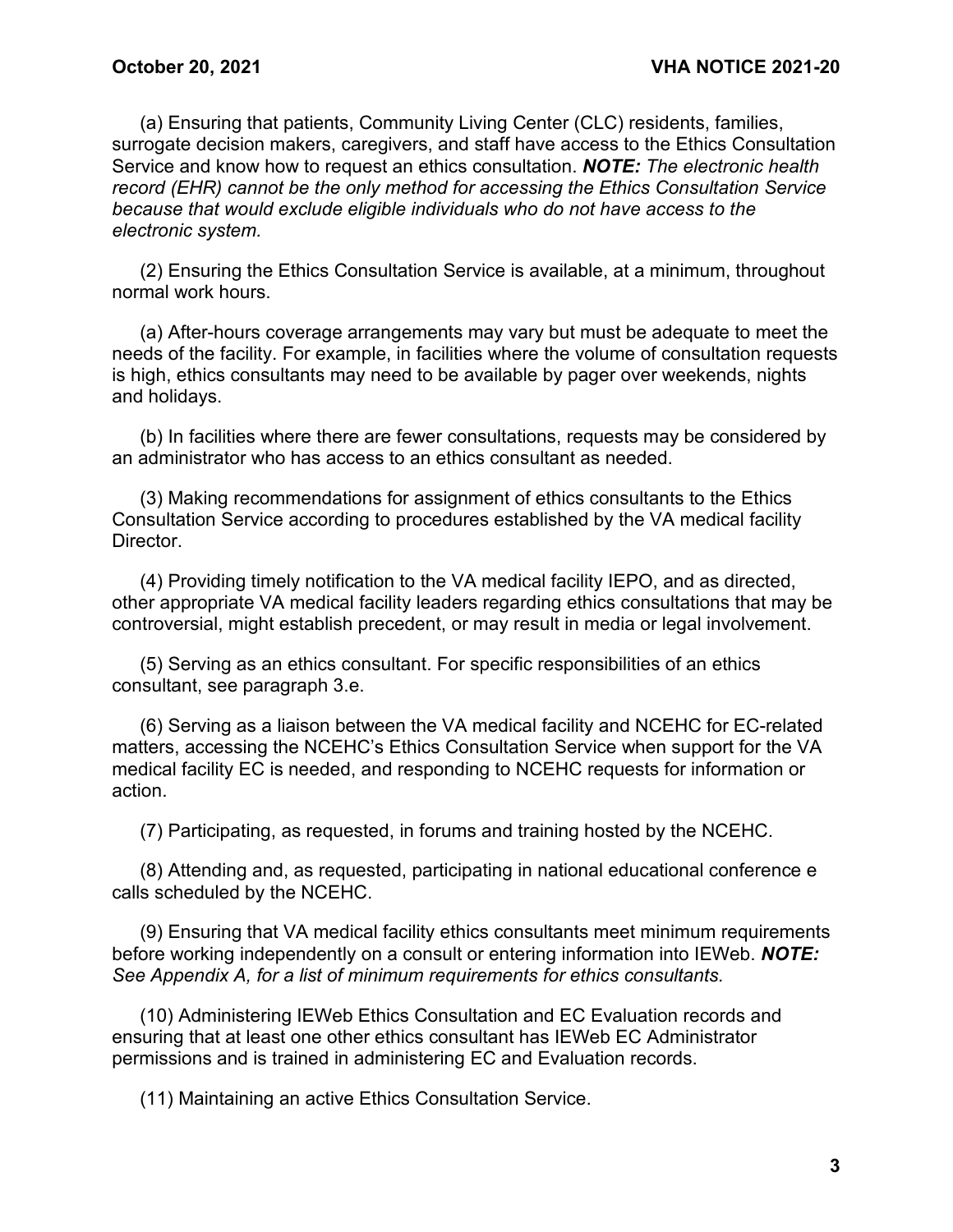(12) Developing and implementing quality improvement plans for the EC function based on the systematic evaluation of the EC function using, at a minimum, the following approved NCEHC tools:

(a) The Ethics Consultant Proficiency Assessment Tool and Ethics Consultation Service Proficiency Assessment Tool. *NOTE: For additional information on the Ethics Consultant Proficiency Assessment Tool and the Ethics Consultation Service Proficiency Assessment Tool, please see the IE ethics consultation website:* <https://vaww.ethics.va.gov/integratedethics/ECC.asp#Primer>*This is an internal VA document that is not available to the public.* 

(b) IEWeb Evaluation Reports. The ECC reviews IEWeb Evaluation Reports at least twice per year to assess participant feedback regarding ethics consultations.

(c) IEWeb Ethics Consultation Reports. The ECC reviews IEWeb Ethics Consultation Reports at least quarterly to assess utilization, access, and processes of ethics consultations.

f. **VA Medical Facility Ethics Consultants.** VA medical facility ethics consultants report to the ECC, and are responsible for:

(1) Ensuring continuing professional development of ethics consultation proficiencies by:

(a) Completing the Ethics Consultant Proficiency Assessment Tool annually. *NOTE: For additional information on the Ethics Consultant Proficiency Assessment Tool,* see the IE ethics consultation website: <https://vaww.ethics.va.gov/integratedethics/ECC.asp#Primer> *.This is an internal VA website that is not available to the public.*

(b) Conducting all ethics consultations using the CASES approach. *NOTE: Details of the CASES approach can be found in Ethics Consultation: Responding to Ethics Questions in Health Care, at:*

[https://www.ethics.va.gov/docs/integratedethics/ec\\_primer\\_2nd\\_ed.pdf.](https://www.ethics.va.gov/docs/integratedethics/ec_primer_2nd_ed.pdf)

(c) Triaging concerns and directing requesters who are not seeking assistance resolving an ethical concern or who are seeking assistance with other types of matters, to other appropriate offices in the organization.

(d) Ethics consultation requests from an anonymous requester may not be accepted because ethics consultants must interact with the requester as part of conducting the case or non-case consultation. *NOTE***:** For more information see *Ethics Consultation: Responding to Ethics Questions in Health Care, available at:* [https://www.ethics.va.gov/docs/integratedethics/ec\\_primer\\_2nd\\_ed.pdf\)](https://www.ethics.va.gov/docs/integratedethics/ec_primer_2nd_ed.pdf).

(2) Documenting each ethics case consultation and each ethics non-case consultation in IEWeb according to the instructions accessible to the ethics consultant on IEWeb user screens within the following timeframes: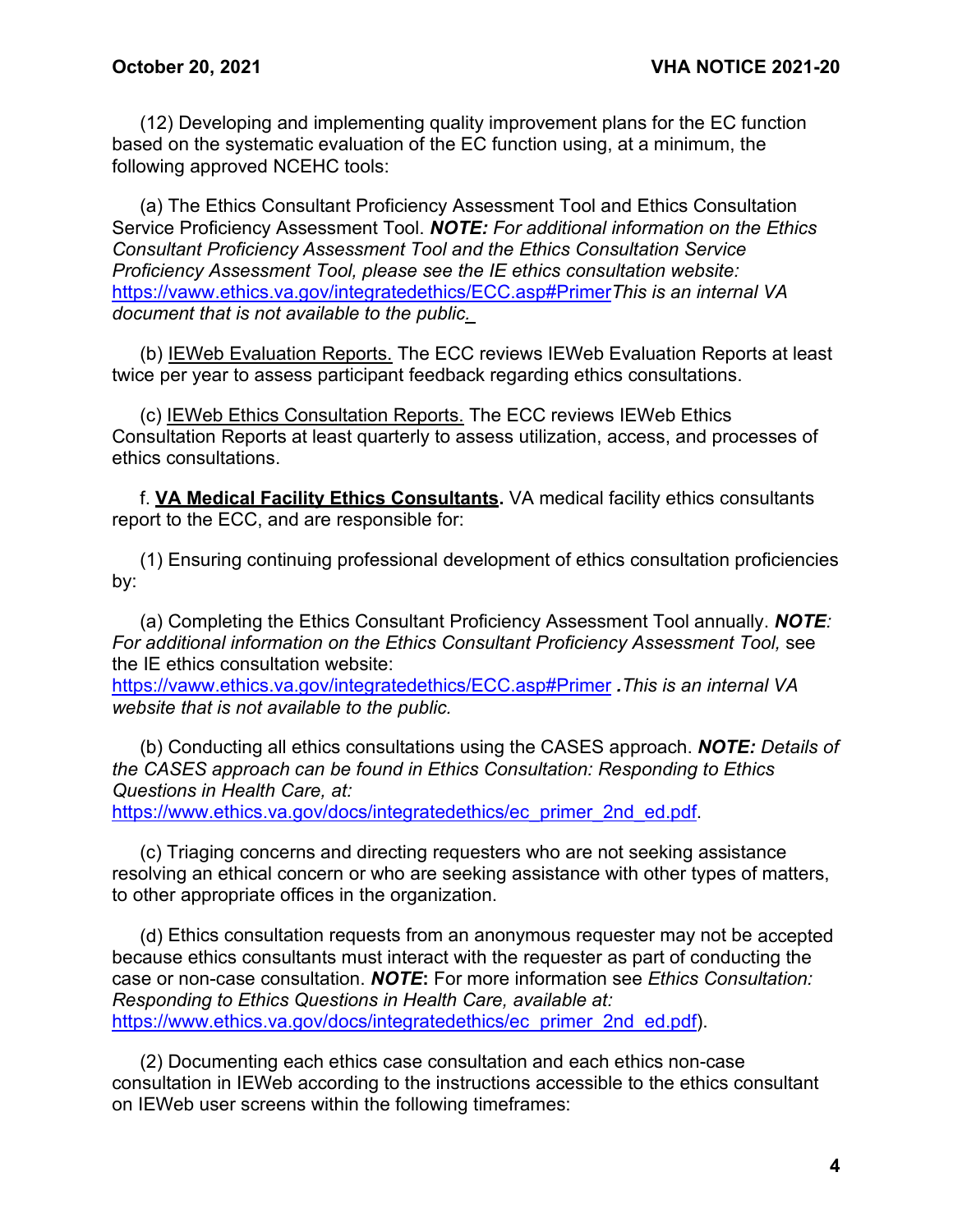(a) Ethics consultation records must be initiated in IEWeb as soon as possible and no later than 7 days after receiving an ethics consultation request.

(b) All ethics consultation progress notes that have been entered into a patient's health record must also be entered, in their entirety, into IEWeb within 7 days of the signature date of the health record note.

(c) All other activities related to an ethics consult must be documented in IEWeb as soon as possible and no later than 7 days after a final consultation response is provided to the requester.

(3) Documenting each ethics case consultation in the patient's electronic health record when the patient's involvement is relevant to the ethical concern giving rise to the consultation.

(4) Responding to a consultation request in a timely fashion by making initial contact with the consult requester within 1 business day for routine requests, and within 4 hours for urgent requests.

g. **VA Medical Facility Preventive Ethics Coordinator.** The VA medical facility Preventive Ethics Coordinator (PEC) reports on the functioning of preventive ethics to the VA medical facility IEPO and is accountable for managing the VA medical facility's PE transition projects. For additional information about program metrics see: [https://vaww.ethics.va.gov/integratedethics/ieprogrpt.asp.](https://vaww.ethics.va.gov/integratedethics/ieprogrpt.asp) *NOTE: This is an internal VA website that is not available to the public.*

h. **VA Medical Facility Preventive Ethics Team Members.** The VA medical facility Preventive Ethics (PE) Team members are accountable to the PEC and are responsible for completing and documenting PE transition projects. For additional information about program metrics see: [https://vaww.ethics.va.gov/integratedethics/ieprogrpt.asp.](https://vaww.ethics.va.gov/integratedethics/ieprogrpt.asp) *NOTE: This is an internal VA website that is not available to the public.*

**4.** VHA Directive1004.06(2), IntegratedEthics®, dated October 23, 2018, is rescinded.

**5.** All inquiries concerning this action should be addressed to the National Center for Ethics in Health Care (10ETH) at 202-632-8457.

**6.** This VHA notice will expire and be archived on October 31, 2022.

## **BY DIRECTION OF THE OFFICE OF THE UNDER SECRETARY FOR HEALTH:**

/s/ Erica Scavella Associate Deputy Under Secretary for Health for Oversight, Risk and Ethics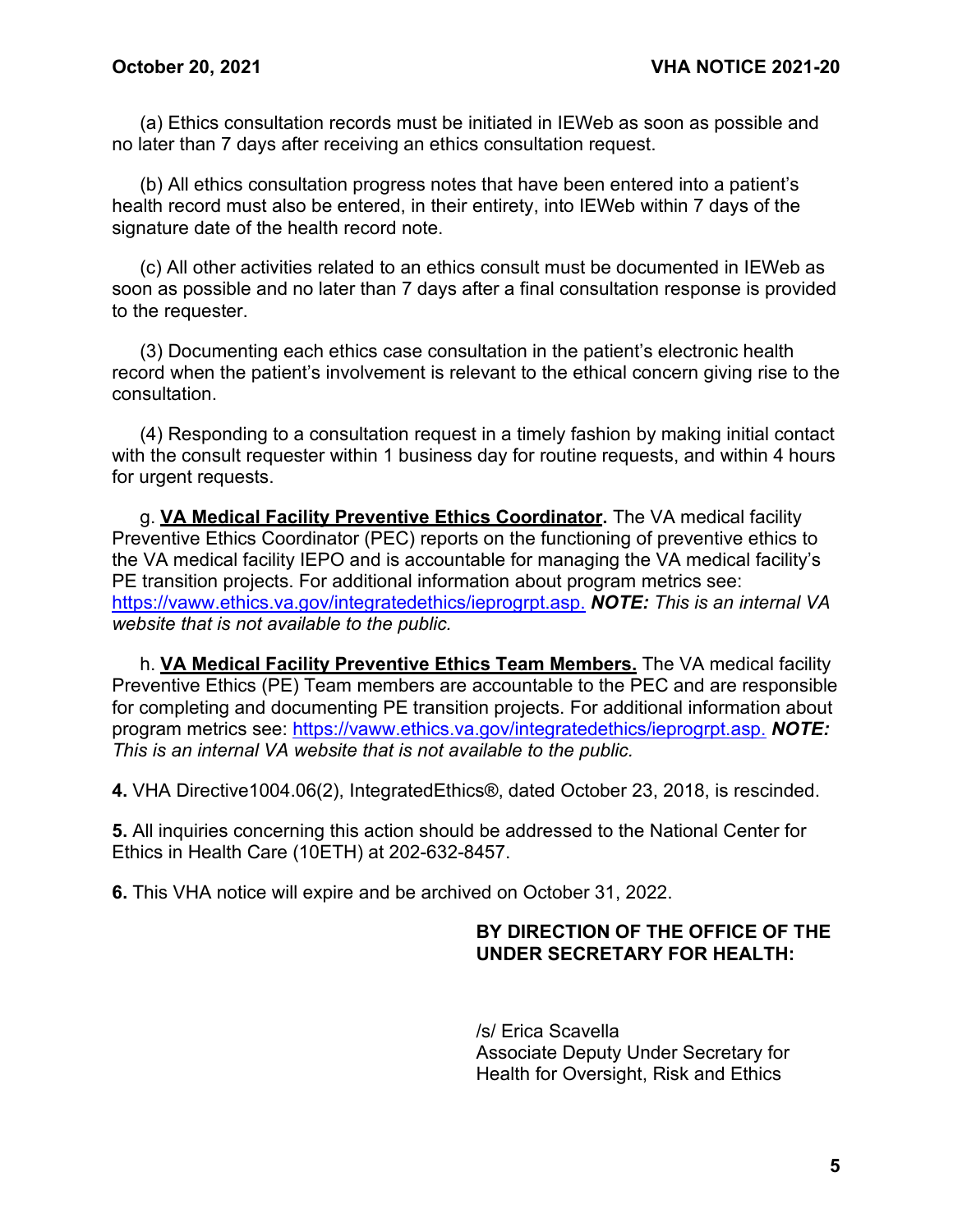**DISTRIBUTION:** Emailed to the VHA Publications Distribution List on October 21, 2021.